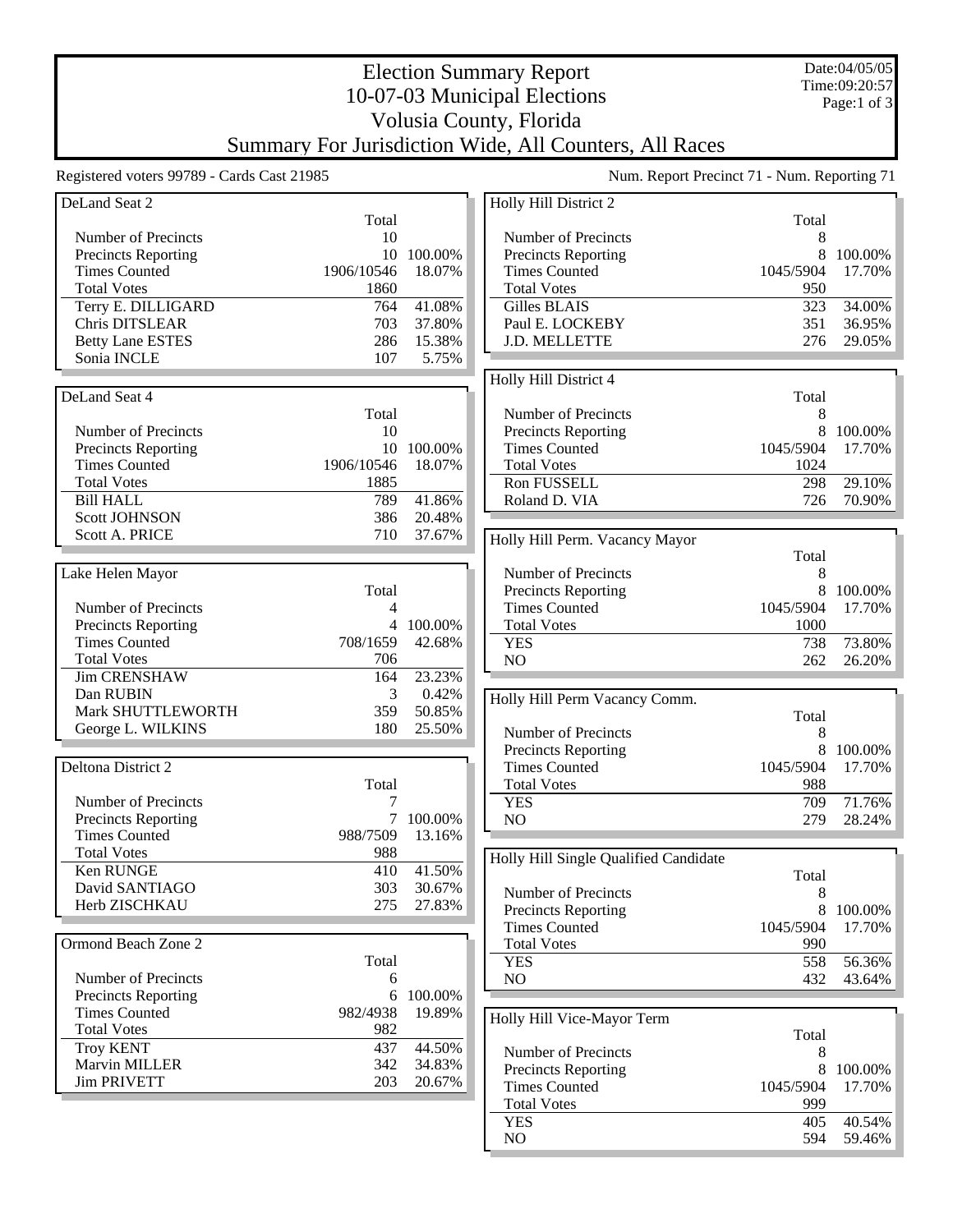Date:04/05/05 Time:09:20:57 Page:2 of 3

## Election Summary Report 10-07-03 Municipal Elections Volusia County, Florida Summary For Jurisdiction Wide, All Counters, All Races

Registered voters 99789 - Cards Cast 21985 Num. Report Precinct 71 - Num. Reporting 71

| Holly Hill Mayor's Term    |            |         | Daytona Beach Shores Seat 4 |            |            |
|----------------------------|------------|---------|-----------------------------|------------|------------|
|                            | Total      |         |                             | Total      |            |
| Number of Precincts        | 8          |         | Number of Precincts         | 5          |            |
| <b>Precincts Reporting</b> | 8          | 100.00% | Precincts Reporting         | 5          | 100.00%    |
| <b>Times Counted</b>       | 1045/5904  | 17.70%  | <b>Times Counted</b>        | 795/3038   | 26.17%     |
| <b>Total Votes</b>         | 999        |         | <b>Total Votes</b>          | 794        |            |
| <b>YES</b>                 | 402        | 40.24%  | Ron BROWN                   | 515        | 64.86%     |
| NO                         | 597        | 59.76%  | Joanne JEROME               | 186        | 23.43%     |
|                            |            |         | Hank SMITH                  | 93         | 11.71%     |
| Daytona Beach Mayor        |            |         |                             |            |            |
|                            | Total      |         | Port Orange Mayor           |            |            |
| Number of Precincts        | 29         |         |                             | Total      |            |
| Precincts Reporting        | 29         | 100.00% | Number of Precincts         | 21         |            |
| <b>Times Counted</b>       | 9701/32151 | 30.17%  | Precincts Reporting         |            | 21 100.00% |
| <b>Total Votes</b>         | 9692       |         | <b>Times Counted</b>        | 4663/30697 | 15.19%     |
| Paul A. CARPENELLA         | 1165       | 12.02%  | <b>Total Votes</b>          | 4607       |            |
| <b>Richard KANE</b>        | 666        | 6.87%   | Richard P. DEMBINSKY        | 865        | 18.78%     |
| Thomas "Tom" MCCLELL       | 1782       | 18.39%  | Allen GREEN                 | 3742       | 81.22%     |
| Yvonne SCARLETT-GOLD       | 3798       | 39.19%  |                             |            |            |
| Mike SHALLOW               | 2281       | 23.53%  | Port Orange District 3      |            |            |
|                            |            |         |                             | Total      |            |
| Daytona Beach Zone 2       |            |         | Number of Precincts         | 21         |            |
|                            | Total      |         | Precincts Reporting         | 21         | 100.00%    |
| Number of Precincts        | 7          |         | <b>Times Counted</b>        | 4663/30697 | 15.19%     |
| Precincts Reporting        | $\tau$     | 100.00% | <b>Total Votes</b>          | 4380       |            |
| <b>Times Counted</b>       | 1979/5719  | 34.60%  | George CHATLEY              | 834        | 19.04%     |
| <b>Total Votes</b>         | 1949       |         | <b>Jim MEADOWS</b>          | 1387       | 31.67%     |
| Paul BURKE                 | 347        | 17.80%  | <b>Bob POHLMANN</b>         | 2159       | 49.29%     |
| <b>Terry WHELAN</b>        | 653        | 33.50%  |                             |            |            |
| Darlene YORDON             | 949        | 48.69%  | Port Orange District 1      |            |            |
|                            |            |         |                             | Total      |            |
| Daytona Beach Zone 3       |            |         | Number of Precincts         | 21         |            |
|                            | Total      |         | Precincts Reporting         |            | 21 100.00% |
| Number of Precincts        | 8          |         | <b>Times Counted</b>        | 4663/30697 | 15.19%     |
| Precincts Reporting        | $\,8\,$    | 100.00% | <b>Total Votes</b>          | 4438       |            |
| <b>Times Counted</b>       | 1575/5109  | 30.83%  | Richard SPITZ               | 564        | 12.71%     |
| <b>Total Votes</b>         | 1543       |         | George STEINDOERFER         | 2550       | 57.46%     |
| Virginia BROWN             | 357        | 23.14%  | Clifford "Buzzy" WIN        | 1324       | 29.83%     |
| <b>Michael BURTON</b>      | 237        | 15.36%  |                             |            |            |
| Michael CHUVEN             | 39         | 2.53%   | Port Orange District 4      |            |            |
| Darrell P. HUNTER          | 395        | 25.60%  |                             | Total      |            |
| Shiela MCKAY               | 515        | 33.38%  | Number of Precincts         | 21         |            |
|                            |            |         | <b>Precincts Reporting</b>  | 21         | 100.00%    |
| Daytona Beach Zone 5       |            |         | <b>Times Counted</b>        | 4663/30697 | 15.19%     |
|                            | Total      |         | <b>Total Votes</b>          | 4373       |            |
| Number of Precincts        | 7          |         | <b>Bill CHRISTEN</b>        | 1206       | 27.58%     |
| Precincts Reporting        | $\tau$     | 100.00% | Dennis KENNEDY              | 2384       | 54.52%     |
| <b>Times Counted</b>       | 1340/4776  | 28.06%  | Thomas (Tom) V. TROI        | 783        | 17.91%     |
| <b>Total Votes</b>         | 1327       |         |                             |            |            |
| Glenn G. BARNES            | 407        | 30.67%  |                             |            |            |
| <b>Steven MILLER</b>       | 452        | 34.06%  |                             |            |            |
| Dwayne L. TAYLOR           | 468        | 35.27%  |                             |            |            |
|                            |            |         |                             |            |            |